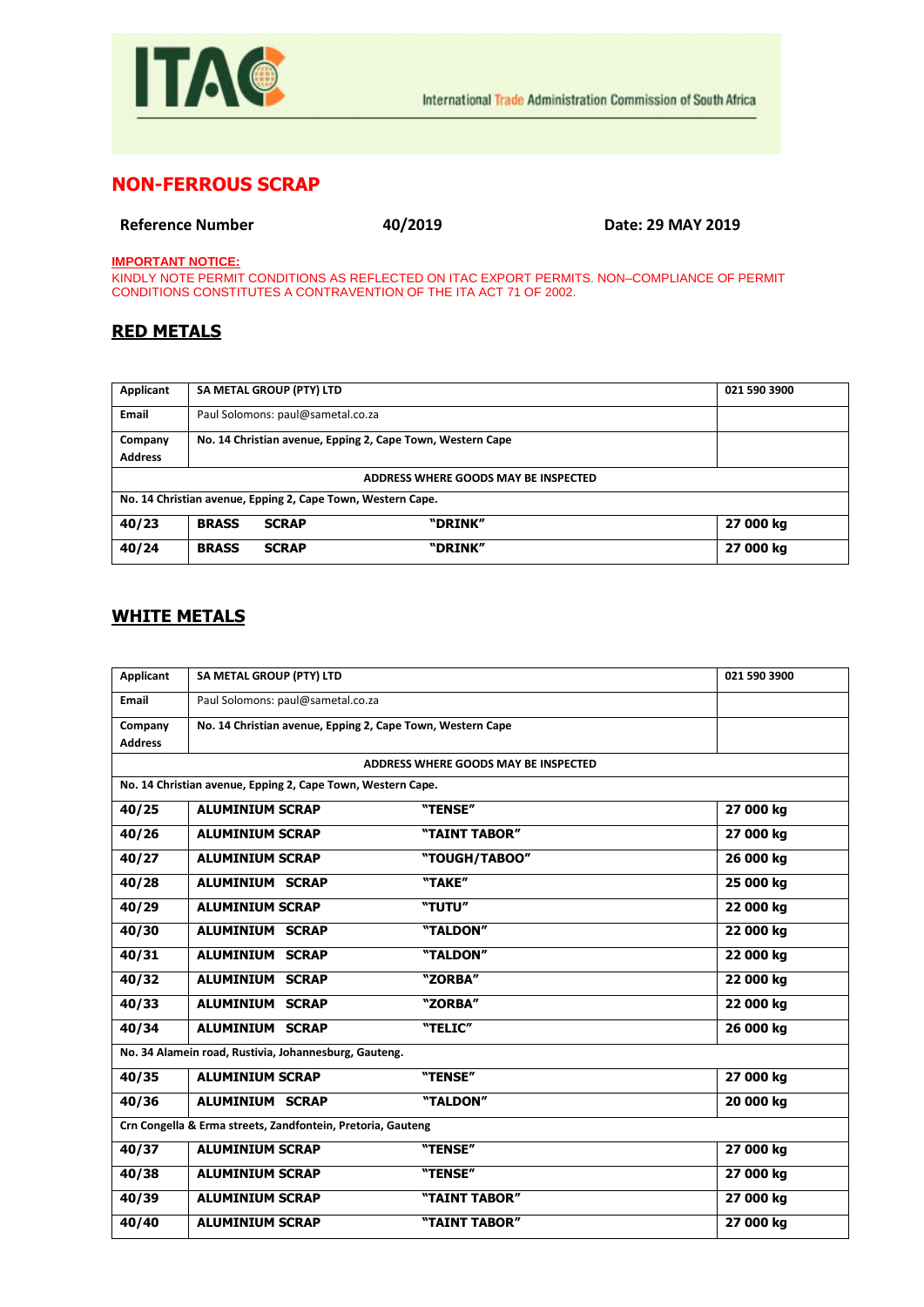| Applicant                                                    | <b>RECLAMATION HOLDINGS (PTY) LTD</b>                    |                                       | 011 880 6410 |  |  |
|--------------------------------------------------------------|----------------------------------------------------------|---------------------------------------|--------------|--|--|
| Email                                                        | Kevin Pleaner: kevinp@reclam.co.za                       | Nasrin Ephraim: nephraim@reclam.co.za |              |  |  |
| <b>Address</b>                                               | No. 263 Oxford road, Illovo, Johannesburg, Gauteng, 2196 |                                       |              |  |  |
|                                                              |                                                          | ADDRESS WHERE GOODS MAY BE INSPECTED  |              |  |  |
|                                                              | No. 36 Main Reef road, Dunswart, Gauteng.                |                                       |              |  |  |
| 40/41                                                        | <b>ALUMINIUM SCRAP</b>                                   | "TENSE"                               | 10 000 kg    |  |  |
| 40/42                                                        | <b>ALUMINIUM SCRAP</b>                                   | "TAINT TABOR"                         | 10 000 kg    |  |  |
|                                                              | No. 38-44 Jeffels road, Prospecton, Durban.              |                                       |              |  |  |
| 40/43                                                        | <b>ALUMINIUM SCRAP</b>                                   | "TAINT TABOR"                         | 25 000 kg    |  |  |
| 40/44                                                        | <b>ALUMINIUM SCRAP</b>                                   | "TROMA"                               | 10 000 kg    |  |  |
| 40/45                                                        | <b>ALUMINIUM SCRAP</b>                                   | "TALLY"                               | 10 000 kg    |  |  |
| 40/46                                                        | <b>ALUMINIUM SCRAP</b>                                   | "TELIC"                               | 10 000 kg    |  |  |
| No. 123 Grahamstown Road, Deal Party Estate, Port Elizabeth. |                                                          |                                       |              |  |  |
| 40/47                                                        | <b>ALUMINIUM SCRAP</b>                                   | "TALDON"                              | 15 000 kg    |  |  |

| Applicant                                            | AFRO INDIA RECYCLERS (PTY) LTD            |                                      | 083 703 9773 |
|------------------------------------------------------|-------------------------------------------|--------------------------------------|--------------|
| <b>Email</b>                                         | Swastika Sirohi: swastika@afroindia.com   |                                      |              |
| Company                                              | No. 26 Clark road, Isipingo, Durban, KZN. |                                      |              |
| <b>Address</b>                                       |                                           |                                      |              |
|                                                      |                                           | ADDRESS WHERE GOODS MAY BE INSPECTED |              |
|                                                      | No. 26 Clark road, Isipingo, Durban, KZN. |                                      |              |
| 40/48                                                | <b>ALUMINIUM SCRAP</b>                    | "TROMA"                              | 20 000 kg    |
| No. 7 - 13 Fayers Place, Isipingo Rail, Durban, KZN. |                                           |                                      |              |
| 40/49                                                | <b>ALUMINIUM SCRAP</b>                    | "TENSE"                              | 26 000 kg    |
| 40/50                                                | <b>ALUMINIUM SCRAP</b>                    | "TAINT TABOR"                        | 27 000 kg    |
| 40/51                                                | <b>ALUMINIUM SCRAP</b>                    | "TREAD"                              | 25 000 kg    |
| 40/52                                                | <b>ALUMINIUM SCRAP</b>                    | "TALDON"                             | 30 000 kg    |

| Applicant                                                                 | <b>GROUP WRECK INTERNATIONAL NON FERROUS</b>                              | 031 464 1387 |  |  |
|---------------------------------------------------------------------------|---------------------------------------------------------------------------|--------------|--|--|
| Email                                                                     | Prenesh Hariram: shipping@gwinf.co.za alternatively solo@gwinf.co.za      |              |  |  |
| Company<br><b>Address</b>                                                 | No. 22 Martin drive, Queensmead Industrial Area, Queensburgh, Durban, KZN |              |  |  |
|                                                                           | ADDRESS WHERE GOODS MAY BE INSPECTED                                      |              |  |  |
| No. 22 Martin drive, Queensmead Industrial Area, Queensburgh, Durban, KZN |                                                                           |              |  |  |
| 40/53                                                                     | <b>ALUMINIUM SCRAP</b><br>"TENSE"                                         | 36 000 kg    |  |  |
| 40/54                                                                     | "TROMA"<br><b>ALUMINIUM SCRAP</b>                                         | 24 000 kg    |  |  |
| 40/55                                                                     | "TALDON"<br><b>ALUMINIUM SCRAP</b>                                        | 30 000 kg    |  |  |

| Applicant                                        | <b>MAINTAIN DATA TRADE</b>                       |               | 021 933 5885 |  |
|--------------------------------------------------|--------------------------------------------------|---------------|--------------|--|
| <b>Email</b>                                     | Luzaan Erasmus: luzaan@megam.co.za               |               |              |  |
| Company                                          | No. 14 Riley road, Beaconvale, Parow, Cape Town. |               |              |  |
| <b>Address</b>                                   |                                                  |               |              |  |
| ADDRESS WHERE GOODS MAY BE INSPECTED             |                                                  |               |              |  |
| No. 14 Riley road, Beaconvale, Parow, Cape Town. |                                                  |               |              |  |
| 40/56                                            | <b>ALUMINIUM SCRAP</b>                           | "TAINT TABOR" | 50 000 kg    |  |
| 40/57                                            | <b>ALUMINIUM SCRAP</b>                           | "TUTU"        | 75 000 kg    |  |
| 40/58                                            | <b>ALUMINIUM SCRAP</b>                           | "TABLET"      | 20 000 kg    |  |